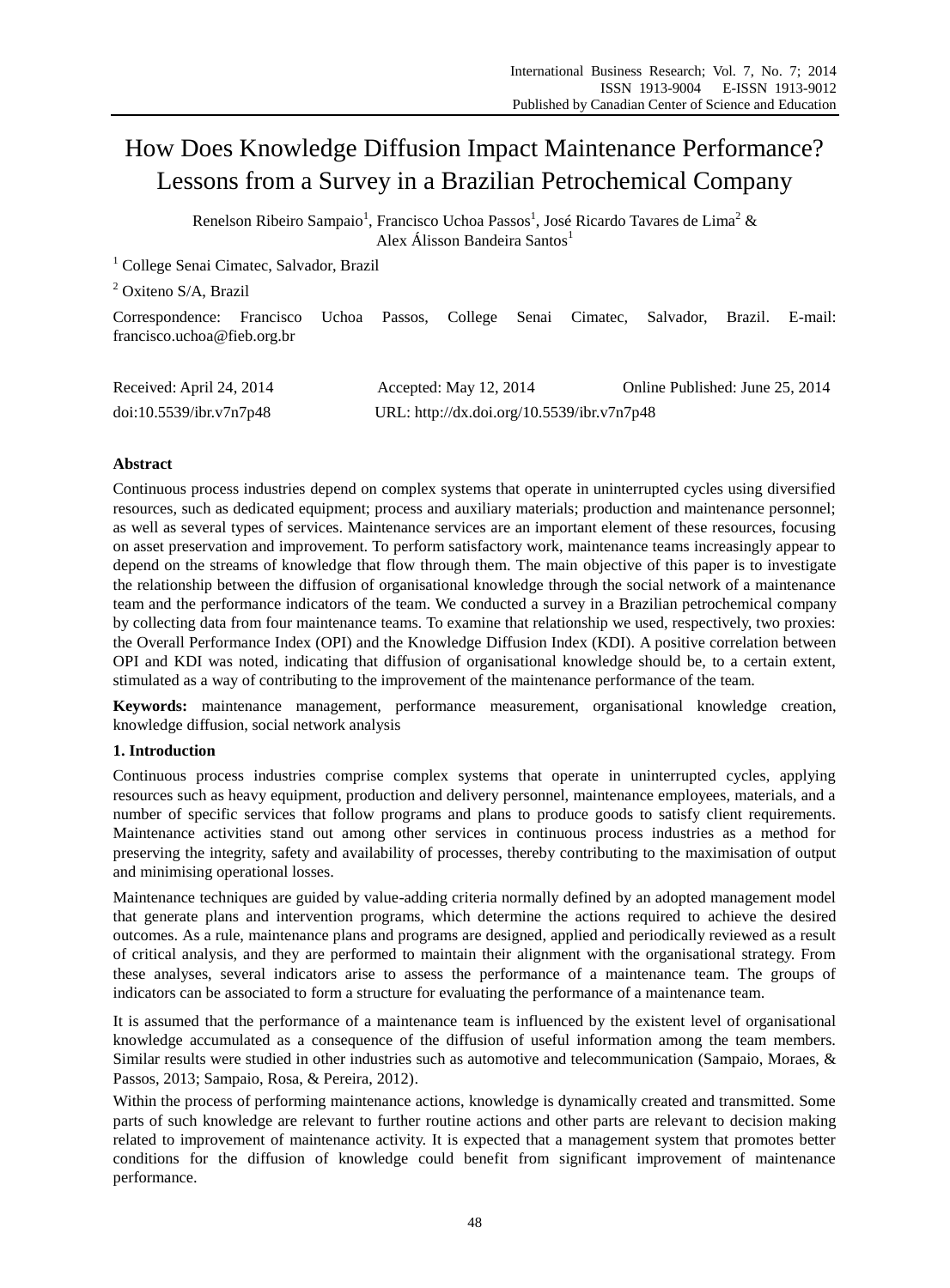The main objective of this paper is to investigate the dynamic relationship between the diffusion of knowledge through the social networks of maintenance teams and the performance of those teams. To evaluate this relationship we have proposed to apply two specific indexes and investigate the correlation between them. The first one is a global performance index for maintenance teams, represented by the proxy OPI (Overall Performance Index). The second one is associated to the condition of knowledge diffusion in a social network and is represented by the proxy KDI (Knowledge Diffusion Index).

This paper continues with a short review of the measurement of maintenance performance, considering its most commonly adopted indicators and suggesting a general framework for choosing performance indicators (Section 2). Section 3 presents a review of social network analysis, focusing on information/knowledge centralisation and diffusion. Section 4 provides a multi-case study and analysis data from four maintenance teams, each one performing at a site of a Brazilian petrochemical company. The aim of the analysis is to find an association between the OPI and KDI. Section 5 presents the conclusion of this paper.

## **2. Measurement of Maintenance Performance**

Parida and Kumar (2006) enumerate the reasons that led to the adoption of a system for measuring the maintenance performance of a team.

Principally, measurement of the value added by a maintenance team is the most important goal. It is necessary to know whether the maintenance team does what is needed for the process and whether its results contribute to the business. Such a contribution would justify the maintenance investments made by the organisation, demonstrating that it produces an adequate return on the applied resources. Health, safety and environmental aspects are also objectives to encourage measuring the performance of a maintenance team because its activities contribute to the elimination of diseases, accidents and environmental effects.

New strategies for operation and maintenance are continually applied in response to market demands. Metrics are needed to evaluate the efficiency and effectiveness of adaptation actions to these new strategies and practices. Additionally, organisational structure changes with time as follows: horizontal and compact structures, the virtualisation of work, and self-managed teams, among others, have effects on the performance of maintenance services. Measurement systems should be employed to evaluate the effects of these organisational innovations.

According to Pun and White (1996), continuous monitoring should be established to ensure the successful use of a performance measurement system as well as to control information and provide feedback to promote its own improvement. The efficient use of information, focused on improving the operation and based upon proper tools, is a relevant aspect of the success of these actions.

Tsang (1998) indicates that maintenance requires a significant investment in physical assets and plays a key role in the overall performance of the organisation. The participation of maintenance activities in the total cost of the organisation is generally significant, although the level of participation depends on the segment of business considered. In a continuous process industry, the contribution to total costs is particularly expressive.

According to Dwight (1999), a first approach to performance measurement of a maintenance team is to assess its value, based on the minimisation of expenses for the existing assets. The main objective should be to increase future income. The volatile nature of the future income concept in organisations, usually guided by the need for short-term survival, restricts maintenance funds, although it is presumed that the management is aware of the consequences of these decisions. Again, the focus is restricted to an analysis of financial performance. For example, the postponement of major maintenance of a machine potentially reduces its future capacity and reliability. Future possible losses should be considered in the face of the benefit of reducing the immediate expenses. The implementation of an analysis based on future earnings projections becomes generally impractical for routine use.

According to Parida and Chattopadhyay (2007), the implementation of an adequate performance measurement of a maintenance team is needed to measure the effectiveness of actions taken, which justifies the investments in this activity. It is recommended that such a measurement system encompass financial and nonfinancial aspects, adopting the identical criteria used for measuring general performance throughout the organisation. The criteria for evaluation can be quantitative and qualitative. Some examples of quantitative measures are related to quality such as production (lost or increased capacity), the amount of waste generated, productivity, number of accidents, number of short and long stops, customer's claims and costs. Qualitative measurements include worker satisfaction and environmental issues, among others. Without a formal system of performance measurement it is difficult to plan, execute, monitor and properly improve the maintenance process.

Another argument by Parida and Chattopadhyay (2007) is that maintenance performance indices could be used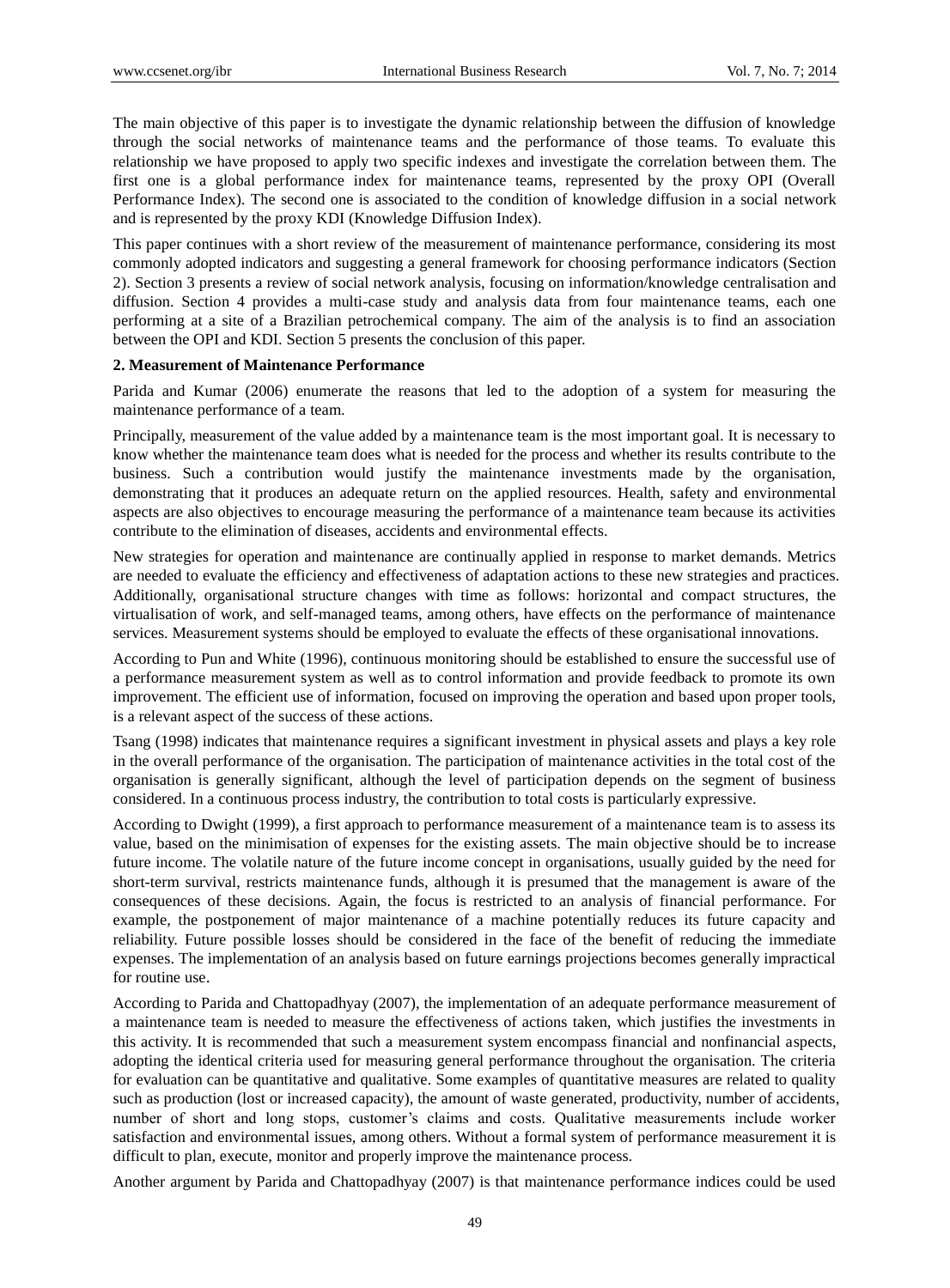to monitor the team members' performance as it relates to customer satisfaction and broader aspects such as health and safety, environmental protection, financial results, and the overall efficiency of the facilities, among other applications. Some of these metrics are classified in the category of leading indicators whereas others are classified in the category of lagging indicators. Some examples of leading indicators are as follows: condition-monitoring metrics such as measurements of noise, vibration, thermography and lubrication oil analysis. By monitoring these metrics it is possible to understand the individual equipment conditions at a particular time, ensuring that it is possible to predict the individual equipment conditions in the future and to plan specific preventive actions case by case to avoid catastrophic failures. In the other category, overall maintenance costs and the mean time between failures (MTBF) are examples of lagging indicators. They are useful indices for understanding the overall past performance and tendencies of equipment and can be used to define the general preventive actions to be adopted.

The relevant data should be recorded and analysed at regular intervals to control maintenance and related activities, creating favourable conditions for decision-making and defining corrective and preventive actions. The indices of performance measurement can be based, for example, on goals associated with deadlines or on assessment of trends. If the index is positive and stable, indicating that everything is working fine, then the action can be to maintain the current status. If the index is negative or has exceeded the acceptable deviation from the target, then the decision will be to act immediately. Whenever the difference falls within acceptable limits, the decision will be to make a stricter observation of the process. Different types of charts and figures can be used to indicate the status of the index, using different category levels for performance results, such as "excellent", "satisfactory" or "unsatisfactory" or "requiring improvement", as suggested by Parida and Kumar (2006).

A system for measuring maintenance performance should consider all the requirements according to the views of different stakeholders. These criteria can be divided into integrated performance indices from the strategic level to the operational level. Figure 1 illustrates how these indices should be derived from the vision, objectives and strategy of an organisation, observing the requirements of the internal and external stakeholders.



Figure 1. Developing and identifying performance indices from the vision, objectives, strategy and operation Source: Parida and Chattopadhyay (2007).

Another way to view the system is to consider the basic levels of the organisational hierarchy, as represented in Figure 2. In general, organisations have three or more hierarchy levels in deployment. A system for measuring the maintenance performance should consider, at least, a corporative level (strategic), a tactical level (managerial) and a functional level (operational). The proper integration of informational exchanges among these levels is a challenge to be overcome. Involving all the employees in the process of defining and measuring the maintenance performance indices appears to be a very important decision to enact. It is known that the measured performance of a maintenance team depends on decisions previously taken for each one of these levels. For example, decisions about centralisation or decentralisation of maintenance and about whether these activities will be kept in-house or outsourced are made at the strategic level. Decisions related to the budget, skills, inventory, preventive maintenance, condition monitoring, intervals between operations, repairs, replacements and overhaul are examples of decisions that occurred at the tactical and operational levels.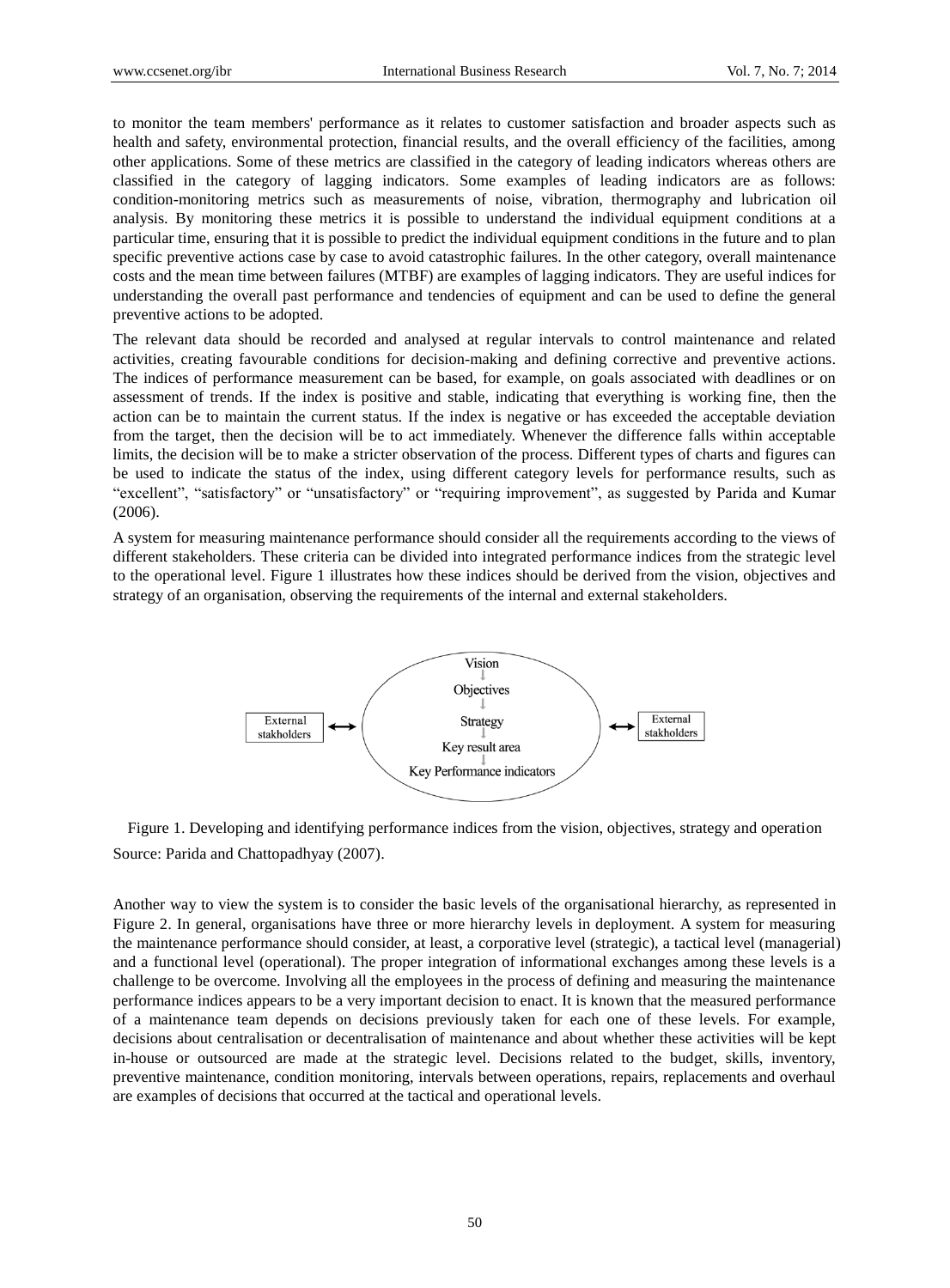

Figure 2. Developing and identifying performance indices from hierarchy levels

Source: Parida and Chattopadhyay (2007).

As Figure 2 shows, the strategic goals are transformed by managers into operational objectives that work as drivers for a desired performance. Reverse flow occurs during integration of the functional objectives from the operational level to achieve Key Performance Indices (KPI) (Parida and Chattopadhyay 2007) at the strategic level. These authors suggested a multi-criteria hierarchical structure for measuring the maintenance performance of a team (Figure 3). In accordance with their framework, there are seven categories (multi-criteria) of indicators of performance, which are deployed into three hierarchical levels. As seen in Figure 3, the categories are related as follows: equipment and production; cost and finance; maintenance activities; learning and growth; customer satisfaction; health, integrity, safety and environment; and employee satisfaction. The framework is intended to guide managers in choosing maintenance performance indicators. In the actual planning and development activities there are several possible alternatives to monitor maintenance performance, and the best option should be chosen for managing that function in a particular organisation. In accordance with the criteria of the hierarchical levels of management, the framework is based on consolidation logic, i.e., the level 1 metrics are the consolidation of the level 2 metrics, and the level 2 metrics are the consolidation of the level 3 metrics.

| <b>Front-end process</b><br>-Timely delivery                                                                |                            | Hierarchical <b>l</b>                        | Level 1                                                                                         | Level 2                                                                                                        | Level 3                                                                                                     |  |
|-------------------------------------------------------------------------------------------------------------|----------------------------|----------------------------------------------|-------------------------------------------------------------------------------------------------|----------------------------------------------------------------------------------------------------------------|-------------------------------------------------------------------------------------------------------------|--|
| -Ouality<br>-HSE issues                                                                                     | level<br>Muli-<br>criteria |                                              | Strategic/Top<br>management                                                                     | <b>Tactical/Middle</b><br>management                                                                           | Functional/<br>Operational                                                                                  |  |
| <b>External</b><br><b>Effectiveness</b>                                                                     |                            | Equipment/<br><b>Process</b><br>related      | - Capacity utilization                                                                          | - Availability<br>$-$ OEE<br>- Production rate<br>- Ouality<br>- Number of stops                               | - Production rate<br>- Number of defects/rework<br>- Number of stops/downtime<br>- Vibration & thermography |  |
| -Customers/<br>stakeholders<br>-Compliance with                                                             | Cost/finance<br>related    |                                              | - Maintenance budget<br>- ROMI                                                                  | -Mintenance production cost<br>per ton<br>- Maintenance/production cost                                        | - Mintenance cost per ton                                                                                   |  |
| regulations                                                                                                 |                            | Maintenance<br>task related                  | - Cost of maintenance tasks                                                                     | Quality of maintenance taska<br>Change over time<br>- Planned maintenance task<br>- Unplanned maintenance task | Change over time<br>- Planned maintenance task<br>- Unplanned maintenance<br>task                           |  |
| <b>Internal</b><br><b>Effectiveness</b><br>-Reliability                                                     |                            | Learning<br>growth &<br>innovation           | - Generation of a<br>number of new ideas<br>Skill improvment<br>training                        | - Generation of number<br>of new ideas<br>Skill improvement<br>training                                        | - Generation of number<br>of new ideas<br>- Skill improvement<br>training                                   |  |
| -Productivity<br>-Efficiency<br>-Growth $\&$<br>innovation<br><b>Back-end process</b><br>-Process stability |                            | <b>Customer</b><br>satisfaction<br>related   | Quality complaint numbers<br>- Quality return<br>Customer satisfaction<br>- Customer retaintion | Quality complaint numbers<br>- Quality return<br>- Customer satisfaction<br>- New customer addition            | Quality complaint<br>numbers<br>Quality return<br>- Customer satisfaction                                   |  |
|                                                                                                             |                            | Health, safety<br>& Security,<br>environment | - Number of accidents<br>- Number of legal cases<br>- HSSE losses<br>- HSSE complaints          | - Number of accidents/incidents<br>- Number of legal cases<br>- Compensation paid<br>- HSSE complaints         | - Number of accidents/<br>incidents<br>- HSSE complaints                                                    |  |
| -Supply chain<br>$-HSE$                                                                                     |                            | <b>Employee</b><br>satisfaction              | Employee satisfaction<br>Employee complaints                                                    | - Employee turnover rate<br>- Employee complaints                                                              | - Employee absentees<br>- Employee complaints                                                               |  |

Figure 3. Multi-criteria hierarchical structure for maintenance performance measurement Source: Parida and Chattopadhyay (2007).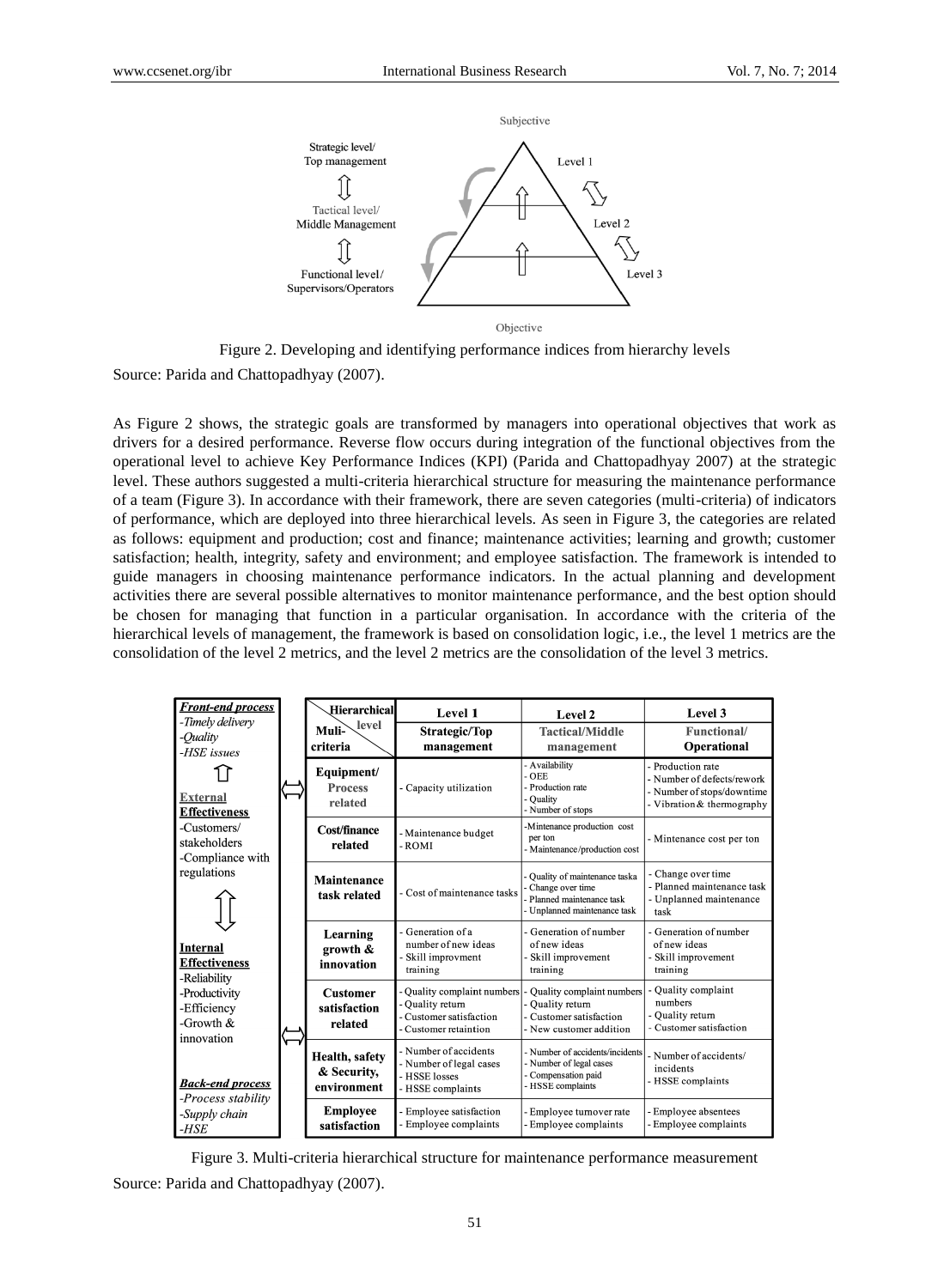A systemic comprehension of the firm requires a view of its internal processes as well as its interface processes with the business environment in the front-end and the back- end operations (Figure 3). The front-end processes should be measured according to the needs of the stakeholders such as the customers, owners, lenders, and regulatory authorities. The front-end processes include requirements for the delivery time, the quality and the HSE issues (health, safety and security). The internal processes are measured in terms of capacity, capability, reliability, productivity, efficiency, growth and innovation, among others. Finally, the back-end processes have the following type of metrics: the stability of the deliveries from suppliers, the supply chain issues and the HSE issues.

#### **3. Social Network Analysis**

To evaluate the effects of knowledge diffusion on the maintenance performance, this work investigates the fluxes of information in the social networks of maintenance teams. A short review of the social network analysis follows.

Graph theory is used to represent social networks as a model system composed of sets of actors and links between them, called relations or ties. This model is a simplified representation of the network that follows some (but certainly not all) of the elements of reality represented. Based on graph theory, points (called nodes) are used to represent actors, and lines connecting the points are used to represent the links between the actors. The representation of a network in a graph form (also called a sociogram) ensures that it is easier to visualise and identify the patterns in the relationships studied. Another form used to represent and summarise the data of networks is a matrix, which contains the identical information as the graphs, but is more suited for computer analysis. In this particular work, we used only sociograms, considering the representation of directional relations, where the lines are routed from one node to another. The directed graphs, called digraphs can be used to represent the directional relationships where a link has necessarily an origin and a destination (Wasserman & Faust, 2009).

In directed networks we can evaluate the number of arcs leaving a given node, as well as the number of arcs that reach this node. When two actors are linked to each other, reciprocity is established, and in networks in which there is a greater frequency of reciprocity, greater knowledge diffusion tends to occur.

The network related variables considered relevant to this survey are as follows: the averages of "nodal indegree" and "nodal outdegree"; the "information centrality"; and the "knowledge diffusion index" (KDI).

#### *3.1 Nodal Indegree and Nodal Outdegree*

Nodal indegree is the number of rows adjacent to a node, or equivalently, the number of arcs incident from a given network node. In a graphical representation, a node can be adjacent to a node or incident from another node, depending on the direction of the arc. It is necessary to consider the two cases separately. Nodal outdegree quantifies the tendency of actors to "make choices", whereas nodal indegree quantifies the tendency to be "chosen". Nodal indegree measures the responsiveness or the popularity of actors, whereas nodal outdegree measures the expansiveness of the identical node.

The average nodal indegree and nodal outdegree of all the actors in a social network can be measured using the mean values calculated with the formulas (1) presented below.

$$
In degree = \overline{d}_i = \frac{\sum_{i=1}^g d_i(n_i)}{g}; \qquad Out degree = \overline{d}_o = \frac{\sum_{i=1}^g d_o(n_i)}{g}; \qquad \overline{d}_i = \overline{d}_o = \frac{L}{g}
$$
 (1)

Nodal indegree and nodal outdegree calculation formulas

Source: Wasserman and Faust (2009).

The term ni represents each of the network nodes; di represents the number of nodes that are adjacent to a node, ni; do represents the number of nodes that are adjacent to the node, ni; and g represents the total number of nodes. In a complete analysis of the networks, the average nodal indegree and nodal outdegree are equal and correspond to the ratio between the number of arcs (represented by L) and the number of actors (represented by g).

#### *3.2 Information Centrality*

Many network centrality measures (such as degree, intermediation and proximity) are widely used, but, in general, only the geodesic paths (the shortest link between nodes) are considered in their calculation. Because information in a network can flow using any available path, Stephenson and Zelen (1989) proposed a new method to calculate centrality in a social network analysis, which was named information centrality. This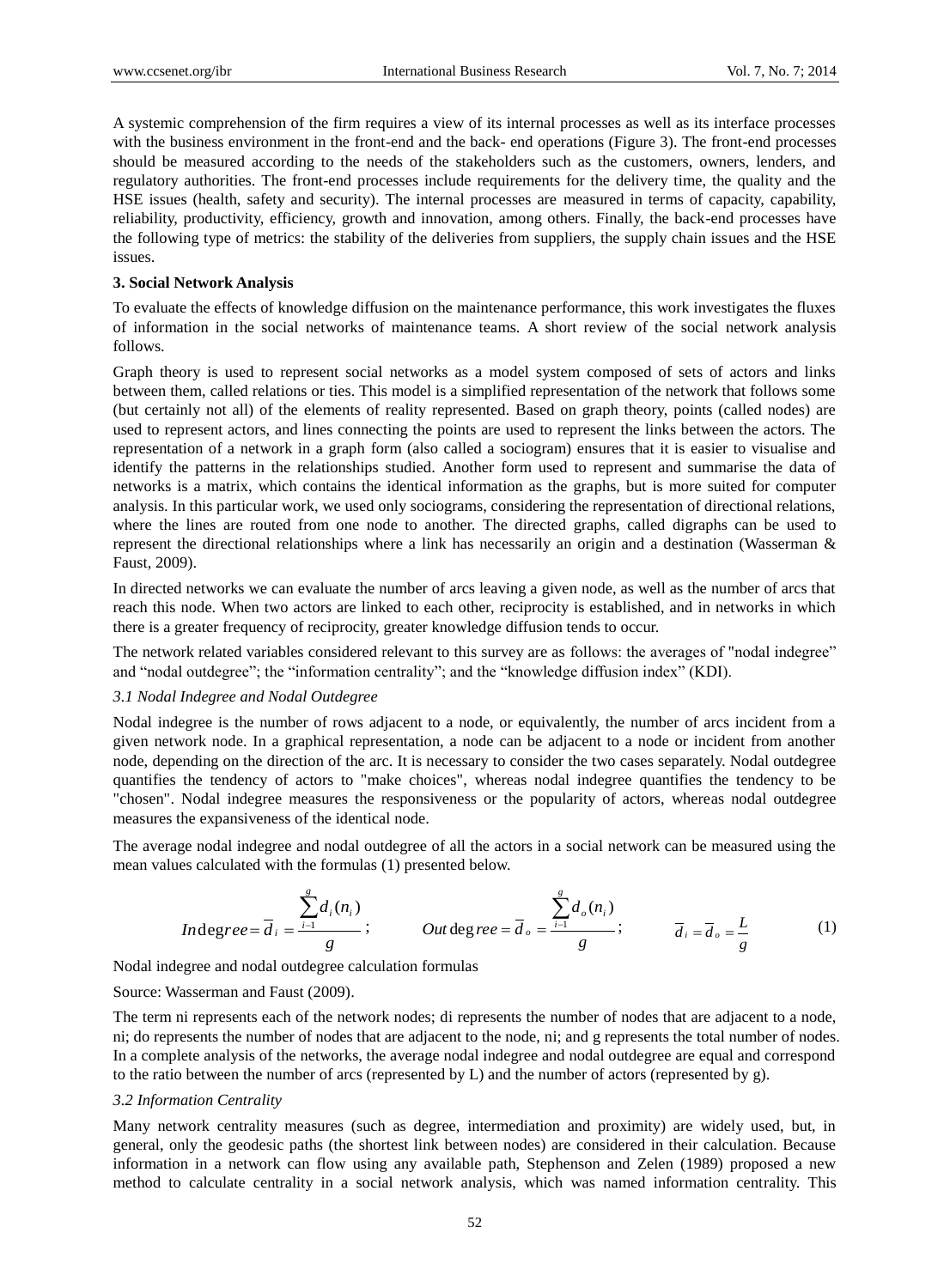concept is based on statistical theory and considers all existing links between actors, analysing the information contained in each path. This method does not consider who transmits the information to whom, but rather if there is any way in which the information can flow.

The information centrality calculation method is provided by this formula (2), in which Dij is a measure of the distance between actors, corresponding to the number of lines in each interconnecting path. Iij corresponds to the reciprocal of this distance measure, called the information measure of each path, and IC is a measure of the information centrality of a network with n actors.

$$
IC = \sum_{i=1}^{n} I_i \text{ where } I_i = \frac{n}{\sum_{j=1}^{n} \frac{1}{I_{ij}}} \text{ and } I_{ij} = \frac{1}{D_{ij}} \tag{2}
$$

Information centrality calculation formula

Source: Stephenson and Zelen (1989).

*3.3 Knowledge Diffusion Index (KDI)*

The knowledge diffusion index measures the knowledge socialisation level existing among the network members. KDI, as initially proposed by Rosa (2008), can be obtained by multiplying two factors, the average nodal indegree (or nodal outdegree) and information centrality.

Formula (3) shows the mathematical representation of the knowledge diffusion index (KDI).

$$
KDI = \left(\frac{L}{g}\right) \times IC
$$
\n(3)

Knowledge Diffusion Index calculation formula

Source: Rosa (2008).

#### **4. Maintenance Performance Face to Knowledge Diffusion–A Multi-Case Study**

The main objective of this study is to investigate the association between the performance of maintenance teams and their existing conditions for knowledge diffusion. To achieve this goal it was decided initially to investigate these aspects for six maintenance teams of a Brazilian petrochemical company operating in plants installed at sites throughout the country. The study addressed two sets of variables. The first set corresponds to the variables associated with performance measurement of a maintenance team as discussed in Section 2. The second set corresponds to the variables associated with favourable conditions for knowledge diffusion in a network as outlined in Section 3. A survey was given to the six teams to collect the two sets of variables. Subsequently, the manner in which each set related to the other was verified.

#### *4.1 Collecting the Indicators of Maintenance Performance–the Overall Performance Index (OPI)*

To propose an index for the overall maintenance performance of a team, the idea of a hierarchical multi-criteria structure was followed. To be representative of the entire company, a survey investigating the performance index was conducted in six important industrial plants of the company; three plants were located in Bahia state, one in Rio Grande do Sul state and two in São Paulo state. In this paper they are identified as sites A to F, respectively, to preserve information confidentiality.

An array of 29 maintenance performance indicators were selected from the multi-criteria framework suggested by Parida and Chattopadhyay (2007), and we asked the manager of each team to indicate which of these indicators are effectively adopted by his team to monitor its performance. Figure 4 shows a chart representing the frequency of adoption of the indicators by teams. These frequencies show how the use of each indicator is spread throughout the company. In general, 25 indicators are more frequently applied at the sites, and three or more sites apply these 25 indicators for their performance measurement. We used these indicators to construct the set of 25 performance variables.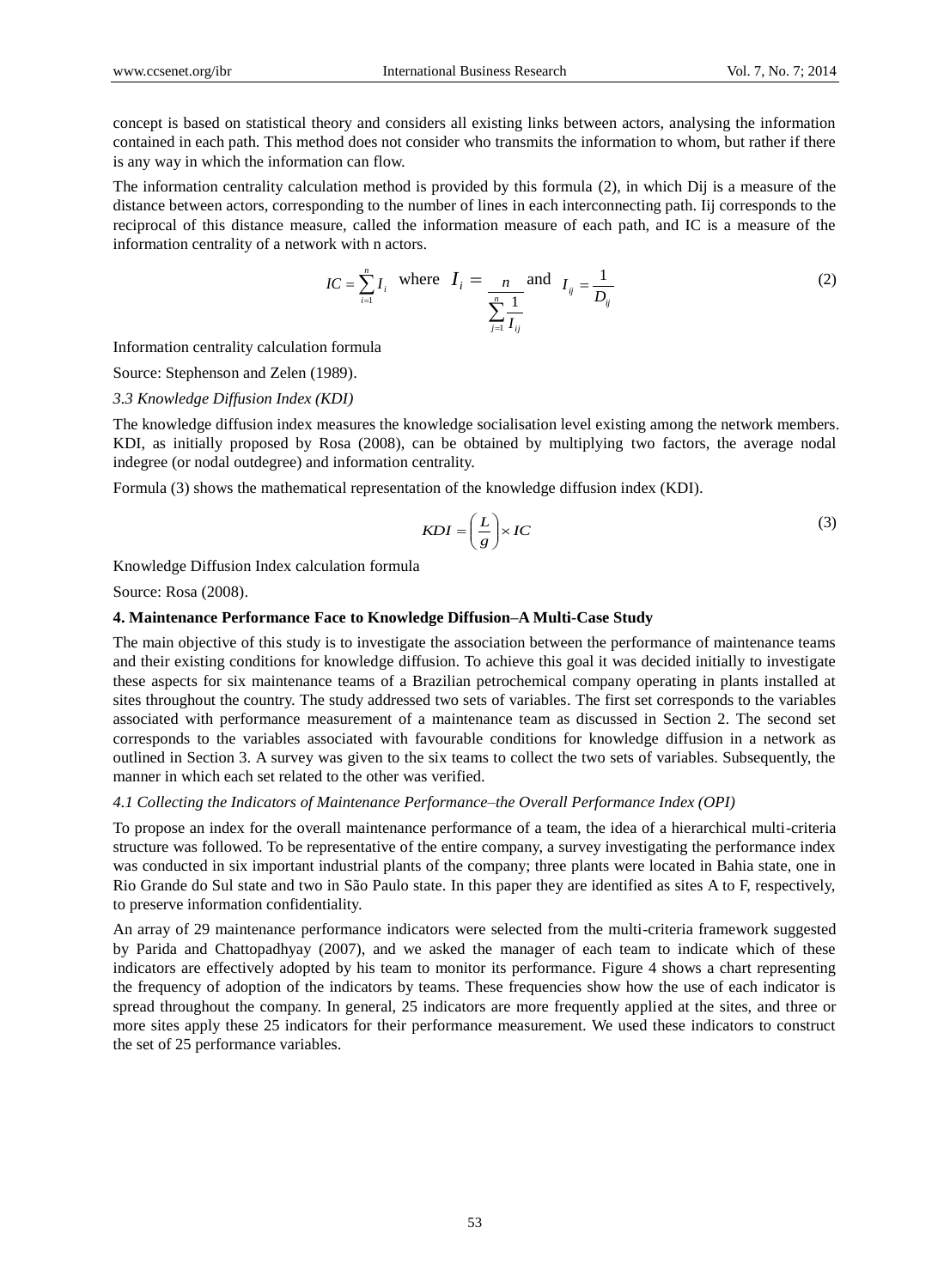

Figure 4. Maintenance performance indicators–frequency of adoption

Source: the authors.

The next step was to calculate an overall performance index (OPI) for each team, and to do that, we used the identical criteria employed in a survey developed by the Brazilian Maintenance Association (Abraman, 2009) to investigate the general condition of maintenance function in the country. A score and a weight for each of the 25 indicators of the set was shown. The score represents the degree of excellence of an indicator for a particular site. The weight represents the hierarchical importance of an indicator to the management.

The scores were valued on a scale from 0 to 10, as detailed in Appendix A. Score 10 was attributed to the best result found, and score 0 was attributed to sites that had no measurement of that specific indicator. Although this assumption can cause some distortion (because no measurement of a specific task does not necessarily represent poor task performance), it was considered that this possible distortion is not relevant for this case study because few measures with a score equal to zero were found.

A questionnaire was given to gather the scores of the set of performance indicators among 117 members of the six maintenance teams. A total of 81 useful responses provided a satisfactory evaluation of the excellence degrees for each of the 25 performance indicators reached in each site.

Two values were adopted for weight as follows:

Weight 6 was attributed to the strategic and tactical indicators with a significant effect on the performance of maintenance according to the multi-criteria hierarchical structure for maintenance performance measurement (see Figure 3). Examples of this type of indicator are those that are associated with the following factors: availability and maintenance downtime; maintenance costs and output quality; and the incidence and consequence of labour accidents. Strategic and tactical indicators are directly related to the expectations of the stakeholders.

Weight 3 was attributed to operational indicators, which have less effect than the strategic and tactical outcomes of maintenance. Examples of this type of indicator are those that are related to operational tasks including the following: monitoring of the mean time between failures; the lubrication, inspection and calibration schedule; the spare parts turn-around; internal training; waste control; the follow-up of contractor performance and monitoring of corrective actions, among others.

The values established for the weights (6 or 3) were based on the consensus of the maintenance managers of the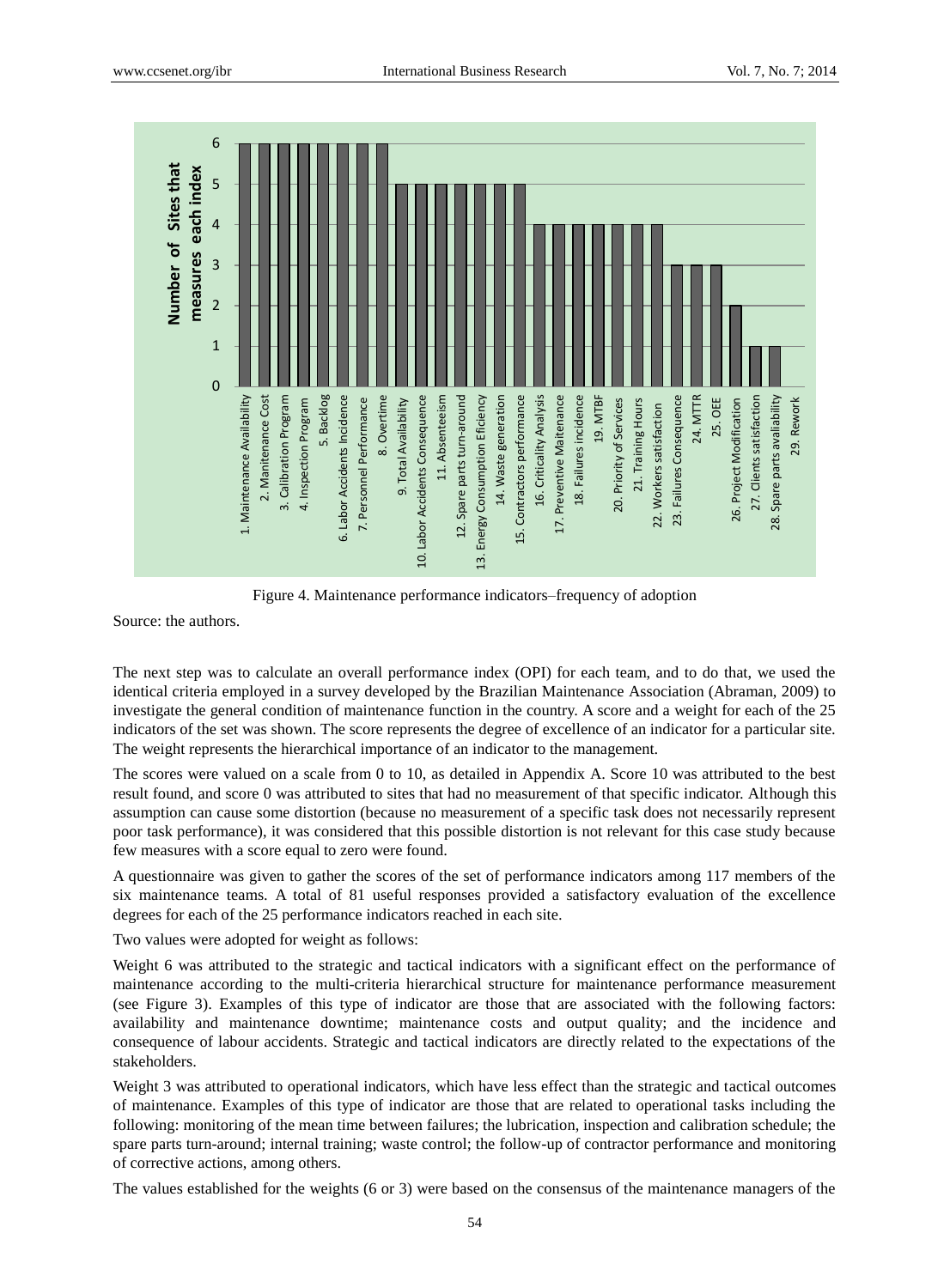surveyed sites.

From the data related to the scores and weights, it was possible to calculate the Overall Performance Index (OPI) of each team, applying formula (4), in which:

 $i = 1$  to 25, being representative of the order of each of the 25 indicators of the set;

 $S(i)$  = score for the indicator "i" order;

 $W(i)$  = weight for the indicator "i" order.

$$
OPI = \sum_{1}^{25} S(i)W(i) \tag{4}
$$

Overall Performance Index calculation formula

Source: the authors.

The OPI was calculated for each site investigated, as detailed in Appendix B, resulting in the final values as represented in Figure 5.



Figure 5. Overall Performance Index (OPI) per site

Source: the authors.

## *4.2 Collecting the Indicators of Knowledge Diffusion–the Knowledge Diffusion Index (KDI)*

To map the network of knowledge diffusion for each site, a questionnaire was designed primarily to collect information about the relationships among the team members for the implementation of their tasks. This questionnaire was applied to the identical 117 members of the six maintenance teams as the questionnaire calculating the overall performance index in sub-section 4.1. From their responses, it was possible to identify the existing relationships within each team, particularly the information sources and destinations, to calculate the most important network parameters such as the nodal indegree/outdegree, the information centrality and the knowledge diffusion index (KDI).

To assess the relationship in a team as realistically as possible, we used only survey data from teams with participation of over 80% of its total workforce. The responses from sites D and E were discarded, and the knowledge diffusion data were restricted to sites A, B, C and F, which were the only sites to reach the percentage of responses considered satisfactory for adequate representation. We considered the particularities of sites A and B because the maintenance team members from sites A and B work together in the same facilities and are supervised by the same manager. In this condition, the analysis of their networks was conducted as one single team (represented by "site A/B team") composed of 47 members identified from A-01 to A-47 in Figure 6. Sites C and F were composed of 10 and 5 members, respectively, with members identified as C-01 to C-10 and F-01 to F-05 in Figures 7 and 8.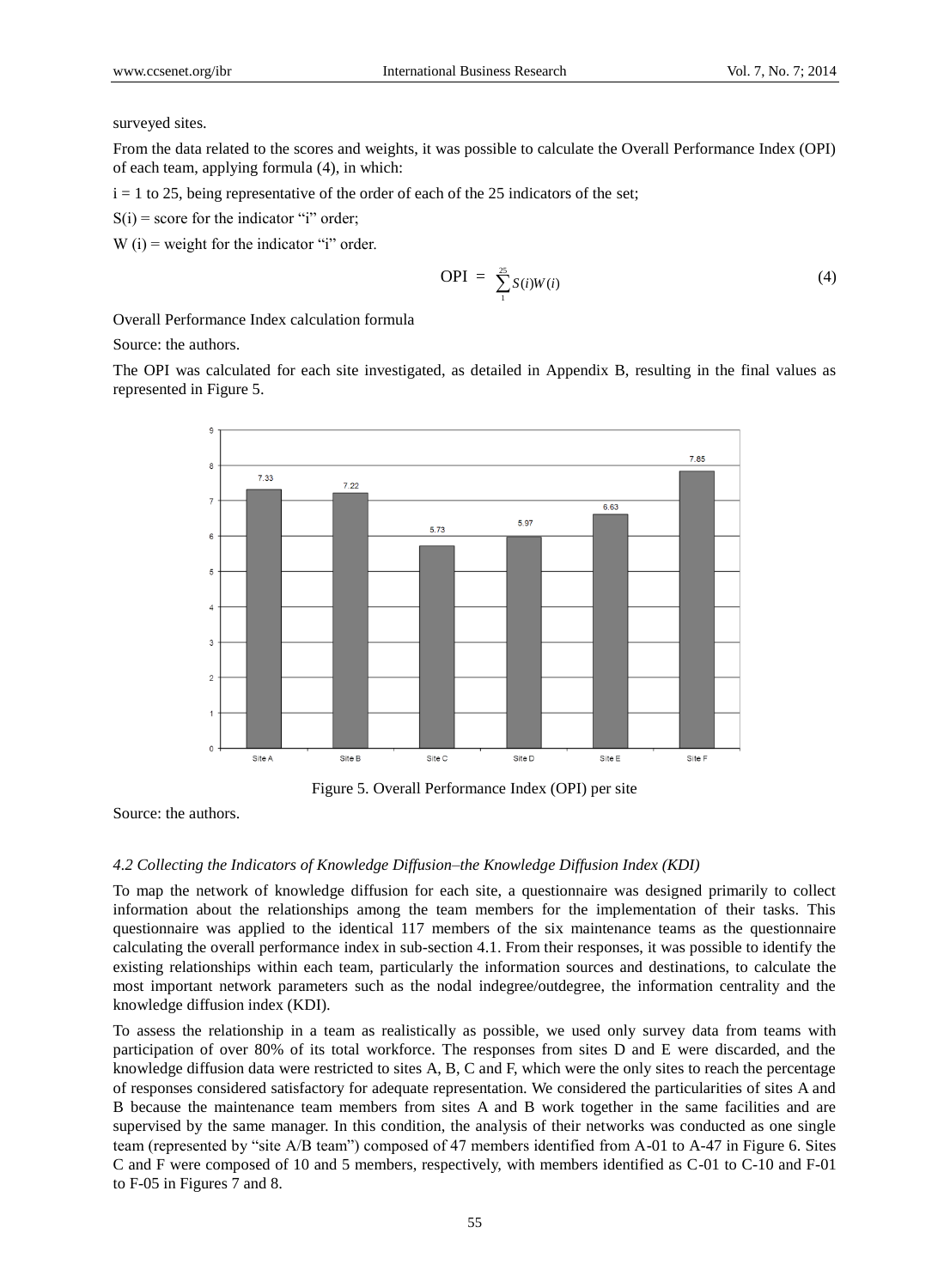The described data gathered during the research fieldwork allowed us to formulate an analysis of three existing social networks identified as A/B, C and F, as shown in Figures 6, 7 and 8.

Each link between two actors (the maintenance team members) was defined according to their responses to the questionnaire and represents the existence of one or more reciprocal communication relationships established to seek information during maintenance activities. Overall, these links provide a clear picture of each network at a given period of time and graphically represent the existing recorded interactions. They indicate the complexity and density of the interactions between the actors in the network.

These processes of information exchange carried out by team members are primarily based on their tacit knowledge of the routine work, and they are particularly to clarify specific issues related to problem solving activities and improvement suggestions. Eventually, the technical solution achieved will be transformed into explicit knowledge as a formal procedure to be adopted and registered in the best practices blueprint of the company.

This type of relationship, which is actually a process of ‗learning by doing', is repeated throughout the maintenance team network, fostering continuous improvement of the overall performance of the team. Each of the 25 maintenance performance indicators selected to construct the Overall Performance Index (OPI) reflects a particular feature of this rich and complex learning process.



Figure 6. maintenance team network of the Units A and B Source: the authors by using Netdraw Software.



Figure 7. Maintenance team network of the Unit C Source: the authors using Netdraw Software.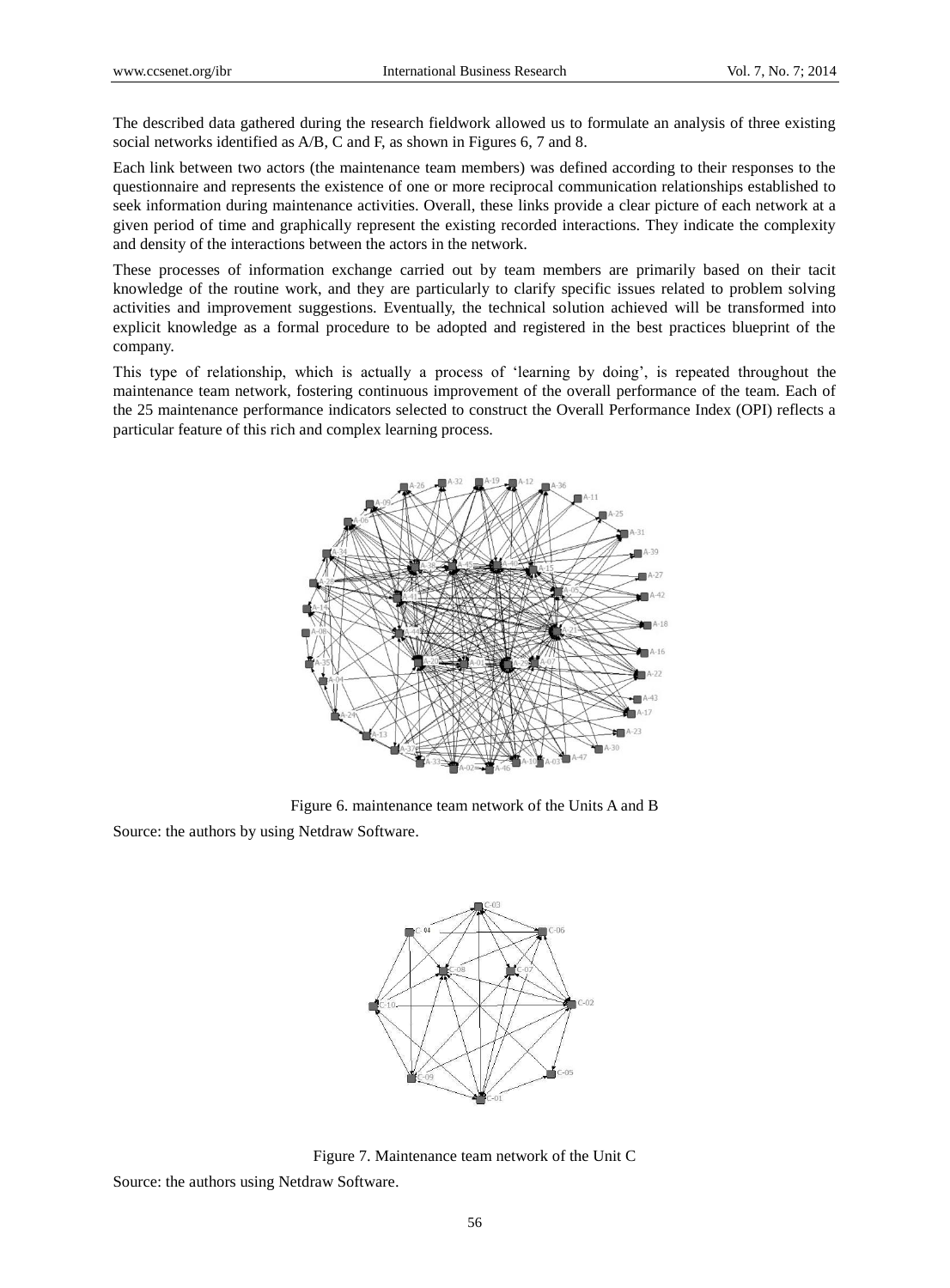



Source: the authors using Netdraw Software.

A matrix for each of the three networks was assembled using Ucinet software, which shows the relationship between the actors. The crossings of the rows and columns represent actor involvement, and the corresponding cells show the amount of socialised information. It was assumed that this amount of information indicates the degree of importance of the link between the actors within the social network.

For each matrix, the average nodal indegree and outdegree were initially calculated using the Ucinet software, adopting the non-symmetric mode, to consider the inclusion of the values of the diagonals. The option of including the values of the diagonals is because some survey respondents made a self-reference to the production or use of the knowledge generated that was considered an actual fact, and these references should be included in the analysis. Subsequently, the information centralities were calculated including the values of the diagonals for the same reason as for the calculation of nodal indegree and outdegree. From the average nodal indegrees/outdegrees and information centralities, the KDI values were calculated in accordance with formula (3) (see section 3). Table 1 shows the figures for sites A, B, C and F, where the last column exhibits the values for the corresponding OPIs. The figures related to the networks (the nodal indegree/outdegree, centrality and KDI) for sites A and B are identical because they constitute one network.

|        | Nodal Indegree / Outdegree | <b>Information Centrality</b> | KDI  | <b>OPI</b> |
|--------|----------------------------|-------------------------------|------|------------|
| Site A | 37.19                      | 9.85                          | 3.66 | 7.33       |
| Site B | 37.19                      | 9.85                          | 3.66 | 7.22       |
| Site C | 20.3                       | 9.71                          | 1.97 | 5.73       |
| Site F | 38.4                       | 15.17                         | 5.82 | 7.85       |

Table 1. Knowledge Diffusion Index (KDI) per site

Source: the authors using Ucinet software.

#### *4.3 Relationship between OPI and KDI*

The figures presented in Table1 show that better maintenance performance, as measured by the overall performance index (OPI), was obtained at the sites with a correspondingly higher knowledge diffusion index (KPI). These results suggest that there is a correlation between the performance of a maintenance team and favourable conditions for knowledge diffusion in its social network. We could conclude that a team with favourable conditions for knowledge diffusion (represented by a social network with higher than average rates of nodal indegree/outdegree and information centrality) enables information to "travel" by its network with higher ―speed‖ and lower ―noise‖ levels, explaining their best performance. Figure 9 shows graphically a correlation between the OPI and KDI, based on the data obtained in this survey for sites A, B, C and F.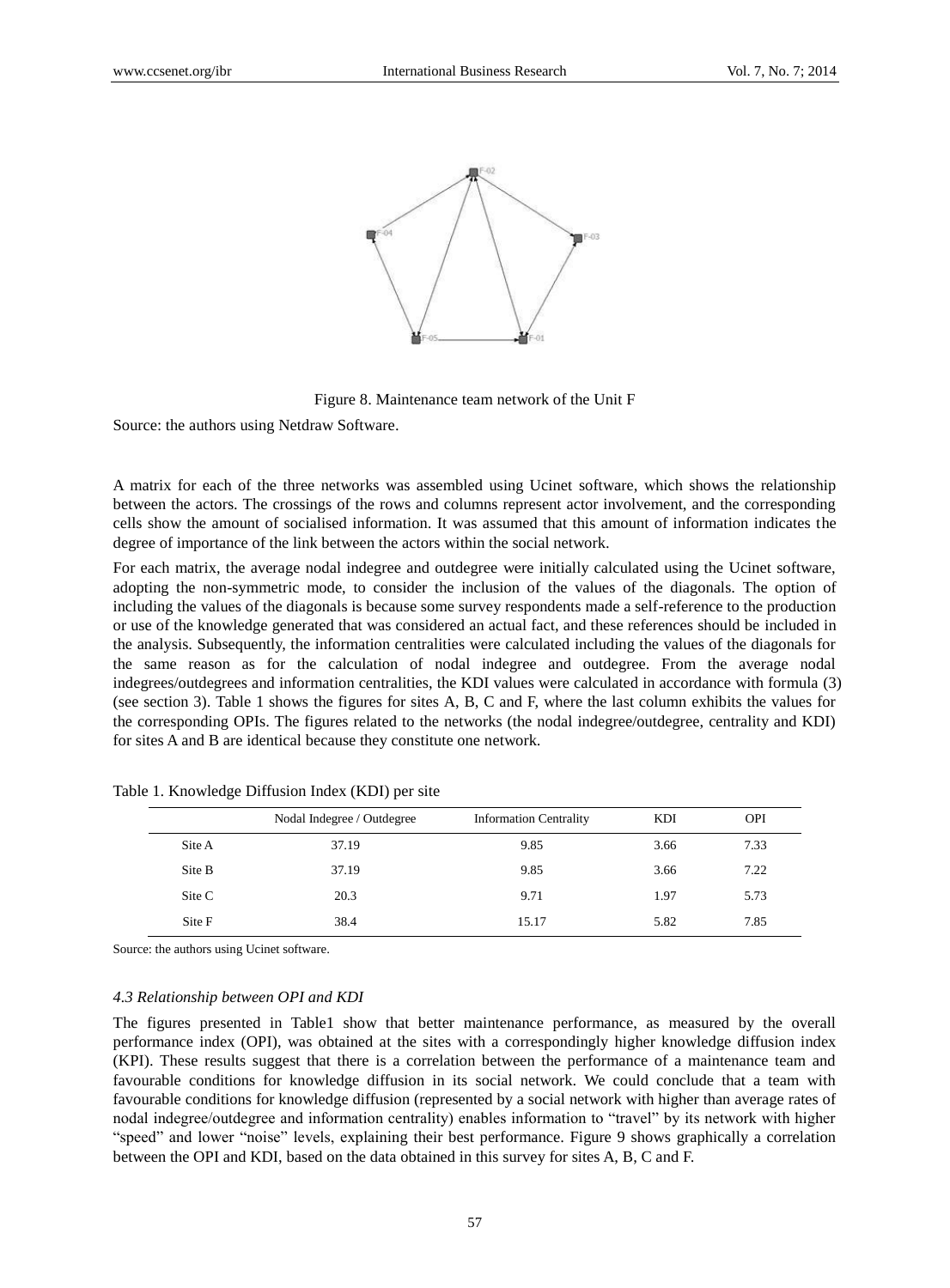

Figure 9. Correlation between OPI and KDI

Source: the authors.

An increase in the knowledge diffusion index (KDI) corresponds to an increase in the overall performance index (OPI). It appears that a method of obtaining better maintenance performance would be to improve the team capacity for knowledge diffusion. This conclusion is in accordance with common sense that it is possible to obtain incremental improvement in organisational performance by increasing the efforts directed at socialisation of the knowledge applied to produce the desired results. Figure 9 represents this relationship in the form of a trend line, for which the polynomial equation was calculated in formula [5] that fits the set of points with a correlation coefficient  $R2 = 0.9976$ .

$$
OPI = 2.7225 + 0.0186 \times (KDI) - 2 \times 10^{-5} \times (KDI)^2
$$
 (5)

Correlation between the OPI and KDI

Source: the authors.

The proposed correlation model allows us additionally to conclude the following in the case of the investigated sites:

a) The OPI has a value approximately equal to 2.7, for a KDI value equal to zero. The KDI value of zero could result from an average nodal indegree/outdegree equal to zero and/or from an information centrality equal to zero. We understand that the maintenance teams with a minimum level of knowledge diffusion can produce some results, although this level will most likely be considered lower than expected by the organisation.

b) Organisational maturity improvement normally requires a greater effort to produce performance increases beyond those already obtained. The proposed model shows that a reduction of favourable conditions for knowledge diffusion results in an increasing loss of performance.

c) The OPI has a maximum value of approximately 8 points on a scale from 0 to 10, corresponding to a KDI equivalent of approximately 6.5 points. Apparently, the efforts to increase the knowledge diffusion beyond this point would not result in improvement in performance because the curve shows decreasing marginal increments of the OPI. This finding could be explained by considering that very high knowledge diffusion intensity causes information overload, reflecting in decreasing performance results.

#### **5. Final Remarks**

This work determined that a significant part of the knowledge that a team member applies is composed of captured information from other members with whom he/she has a relationship during the performance of his/her tasks within the team. The survey respondents indicated that to solve problems they obtain information by consulting other members of their social network inside the team in addition to following formal procedures and documents.

In continuous processing industries, it is generally accepted that documents and formal procedures are the most important source of information because of the high risk involved in their operation and integrity. The study shows that constructing knowledge networks and exploiting their interactions among team members could be a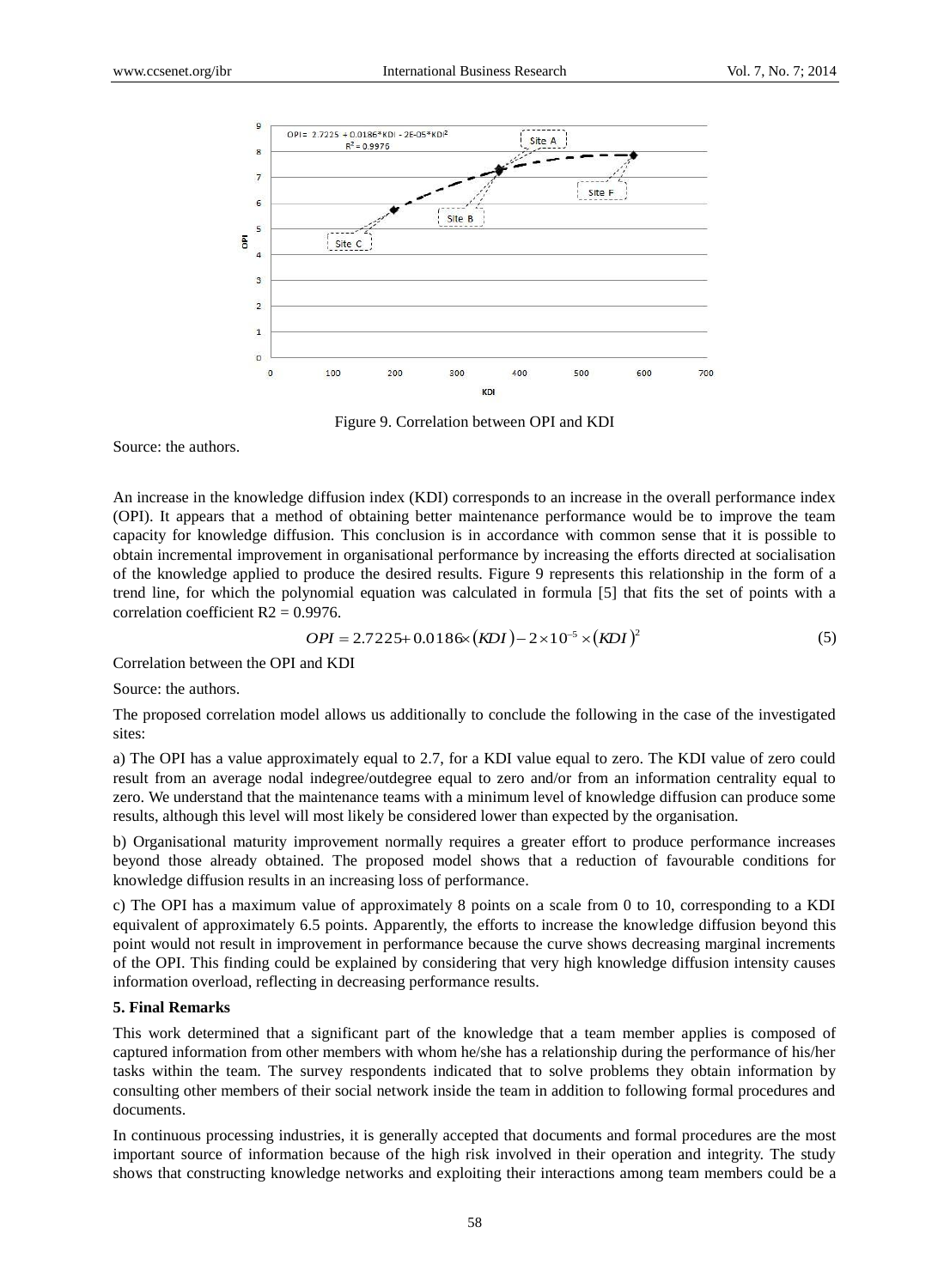very important way to achieve a higher level of work performance.

This paper reveals that team performance appears to be influenced by favourable conditions for knowledge diffusion among team members. The knowledge diffusion index (KDI) could be used as a metric of these conditions. The results presented in this paper indicate that managers should consider the benefits of improving the knowledge diffusion conditions within their teams for improving performance.

It is important to note that the proposed correlation between the OPI and the KDI is based on an exploratory study performed with a small number of maintenance teams. The correlation that was determined, as well as the associated conclusions, must be considered representative within the limits of the survey. Future research extending the approach in this work to the study of social networks in other types of activities is suggested to validate the hypothesis that the relationship between overall performance and knowledge diffusion is independent of the type of organisation and network.

## **Acknowledgments**

We express our gratitude to Flávio Cavalcanti and many others at Oxiteno, the Brazilian petrochemical company where we performed this survey. We also express our special thanks to Chaeyoon Lim and Trevor Young-Hyman for their comments and helpful remarks. All the errors are our own.

## **References**

- Abraman. (2009). A situação da manutenção no Brasil Documento Nacional. 24o. Congresso Brasileiro de Manuten ção.
- Borgatti, S. P. (2002). *NetDraw: Graph Visualization Software*. Harvard: Analytic Technologies.
- Borgatti, S. P., Everett, M. G., & Freeman, L. C. (2002). *Ucinet for Windows: Software for Social Network Analysis*. Harvard, MA: Analytic Technologies.
- Cross, R., Borgatti, P. S., & Parker, A. (2002). Making Invisible Work Visible- Using Social Network Analysis to Support Strategic Collaboration. *California Management Review, 44*, 23. http://dx.doi.org/10.2307/41166121
- Cross, R., Nohria, N., & Parker, A. (2002). Six Myths About Informal Networks and How To Overcome Them. *MIT Sloan Management Review, 43*, 11.
- Cross, R., Parker, A., Prusak, L., & Borgatti, S. P. (2001). Knowing what we know: Supporting knowledge creation and sharing in social networks. *Organizational Dynamics, 30*, 100–120. http://dx.doi.org/10.1016/S0090-2616(01)00046-8
- Dwight, R. (1999). Searching for real maintenance performance measures. *Journal of Quality in Maintenance Engineering, 5*(3), 258–275. http://dx.doi.org/10.1108/13552519910282728
- Janhonen, M., & Johanson, J. E. (2010). Role of knowledge conversion and social networks in team performance. *International Journal of Information Management*, In Press, Corrected Proof.
- Kratzer, J., Leenders, R. T. A. J., & Van Engelen, J. M. L. (2009). A social network perspective on the management of product development programs. *The Journal of High Technology Management Research, 20*, 169–181. http://dx.doi.org/10.1016/j.hitech.2009.09.005
- Kratzer, J., Leenders, R. T. A. J., & Van Engelen, J. M. L. (2010). The social network among engineering design teams and their creativity: A case study among teams in two product development programs. *International Journal of Project Management, 28*, 428–436. http://dx.doi.org/10.1016/j.ijproman.2009.09.007
- Nonaka I., & Takeuchi, H. (1997). Criação de conhecimento na empresa: como as empresas japonesas geram a dinâmica da inovação. Campus.
- Parida, A., & Chattopadhyay, G. (2007). Development of a multi-criteria hierarchical framework for maintenance performance measurement. *Journal of Quality in Maintenance Engineering, 13*(3), 241-258. http://dx.doi.org/10.1108/13552510710780276
- Parida, A., & Kumar, U. (2006). Maintenance Performance Measurement (MPM): issues and challenges. *Journal of Quality in Maintenance Engineering, 12*(3), 239–251. http://dx.doi.org/10.1108/13552510610685084
- Pun, K., & White, A. (1996). A performance measurement paradigm for integrating strategy formulation: a review of systems and frameworks. *International Journal of Management Reviews, 7*(1), 49-71. http://dx.doi.org/10.1111/j.1468-2370.2005.00106.x
- Rosa, C. (2008). *Aplicação da Análise de Rede Social no Processo de Difusão do Conhecimento de Tecnologia*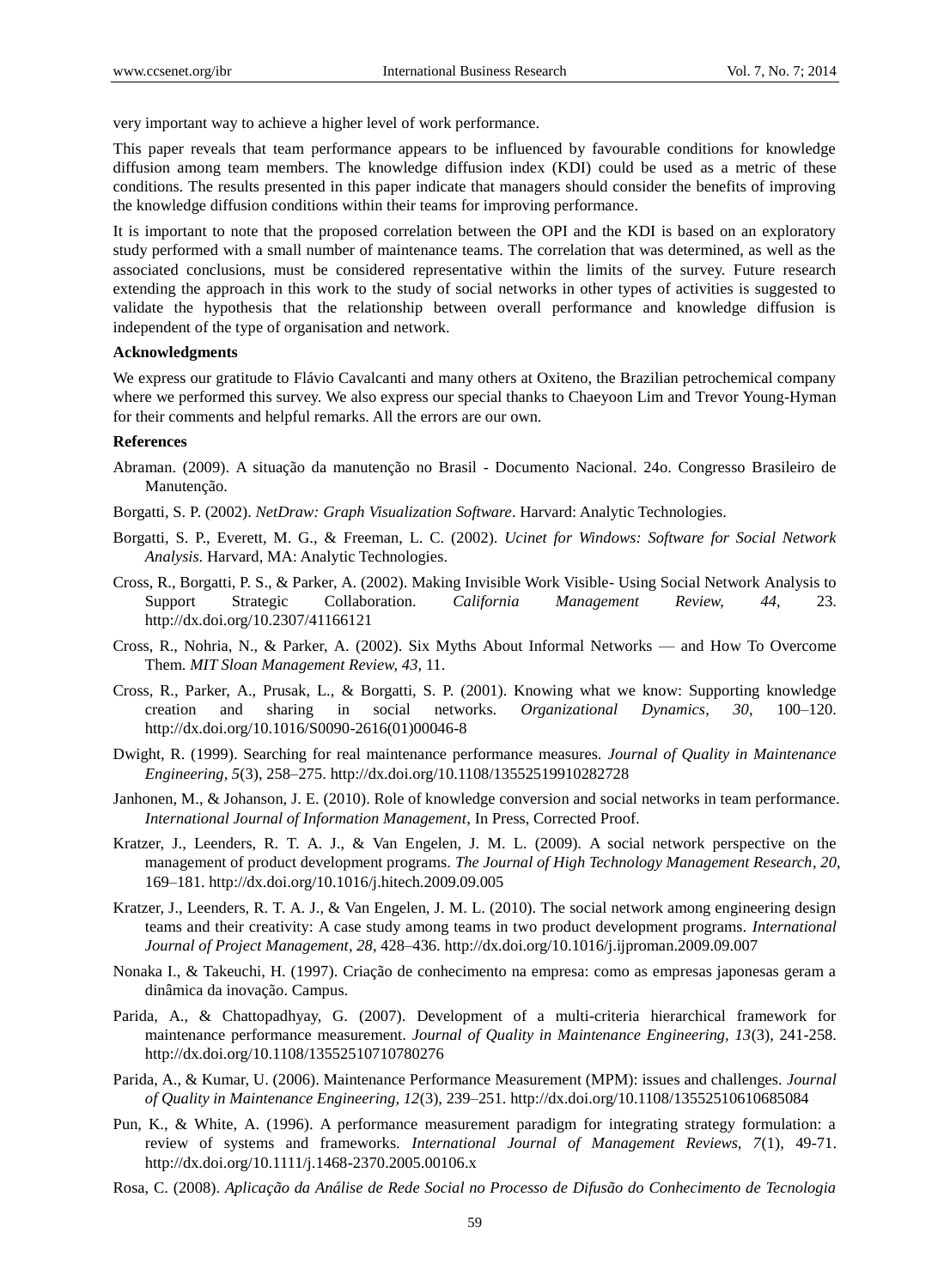*de Informação na Organização*. Dissertação (Mestrado Interdisciplinar em Modelagem Computacional) Faculdade Visconde de Cairu, Salvador.

- Sampaio, R. R., Moraes, M., & Passos, F. U. (2013). Fluxos de informação e conhecimento no desenvolvimento de produto na indústria automotiva – uma comparação entre as redes formal e informal. *Produção Online, 13*(1), 208–232. http://dx.doi.org/10.14488/1676-1901.v13i1.1112
- Sampaio, R. R., Rosa, C. P., & Pereira, H. B. d. B. (2012). Mapeamento dos fluxos de informação e conhecimento: a governança de TI sob a ótica das redes sociais. *Gestão & Produção, 19*, 377-387. http://dx.doi.org/10.1590/S0104-530X2012000200011
- Stephenson, K., & Zelen, M. D. (1989). Rethinking centrality: methods and examples. *Social Networks, 11*(1), 1-37. http://dx.doi.org/10.1016/0378-8733(89)90016-6
- Tsang, A. (1998). A strategic approach to managing maintenance performance. *Journal of Quality in Maintenance Engineering, 4*(2), 87-94. http://dx.doi.org/10.1108/13552519810213581

Wasserman, S., & Faust, K. (2009). *Social Network Analysis*. Cambridge: Cambridge University Press.

## **Appendix**

Appendix A. Scores and weights for maintenance performance indicators

|                                      | <b>REFERENCE</b> |        |                |                | <b>Results</b> |                |                |                |
|--------------------------------------|------------------|--------|----------------|----------------|----------------|----------------|----------------|----------------|
| Indicator                            | (ABRAMAN)        | Weight | Site A         | Site B         | Site C         | Site D         | Site E         | Site F         |
| Global Availability                  | 96.50%           | 6%     | 5              | 2              | 9              | 9              | 9              | 9              |
| Maintenance Unavailability           | 2.50%            | 6%     | 10             | 10             | 10             | 10             | 4              | 10             |
| Maintenance Cost / Investment        | 2.60%            | 6%     | 6              | 8              | $\Omega$       | 6              | 6              | 9              |
| Maintenance Cost / Billing           | 3.17%            | 6%     | 9              | 6              | 0              | $\overline{7}$ | $\overline{7}$ | $\overline{7}$ |
| Training Hours                       | 3.10%            | 3%     | 4              | 4              | $\Omega$       | 6              | $\Omega$       | 8              |
| Absenteeism                          | Not available    | 3%     | 8              | 8              | $\Omega$       | 9              | 10             | $\Omega$       |
| Turn-over                            | 2.00%            | 3%     | 4              | 10             | 10             | $\overline{2}$ | 10             | 10             |
| <b>Electrical Motors MTBF</b>        | Not available    | 3%     | 4              | 3              | 0              | 3              | $\Omega$       | 10             |
| <b>Mechanical Seals MTBF</b>         | Not available    | 4%     | 10             | 5              | 0              | 3              | $\mathbf 0$    | 5              |
| <b>Calibration Program</b>           | Not available    | 3%     | 10             | 10             | 10             | 10             | 10             | 10             |
| Non Conformities                     | Not available    | 6%     | 4              | 4              | 0              | 0              | 0              | 6              |
| <b>Inspection Program</b>            | Not available    | 3%     | 10             | 10             | 10             | 8              | $\Omega$       | 10             |
| <b>Process Accidents</b>             | Not available    | 6%     | 7              | 7              | 10             | 5              | 10             | 4              |
| Labor Accidents Incidence            | 0,95             | 6%     | 10             | 10             | 10             | $\overline{2}$ | 10             | 10             |
| Labor Accidents Consequence          | 48.25            | 6%     | 10             | 10             | 10             | 5              | 10             | 10             |
| Waste generation                     | Not available    | 3%     | $\overline{2}$ | 6              | $\Omega$       | 10             | $\Omega$       | 4              |
| Backlog                              | Not available    | 3%     | 10             | 10             | 10             | 10             | 10             | 10             |
| <b>Contractors Performance</b>       | Not available    | 3%     | 10             | 10             | 10             | 10             | 10             | 10             |
| Corretive Maintenance                | 29.85%           | 3%     | 3              | 3              | 3              | 3              | 9              | 5              |
| <b>Lubrication Program</b>           | Not available    | 3%     | 10             | 10             | 10             | 9              | 10             | 10             |
| Mechanical Preventive Maintenance    | Not available    | 3%     | 10             | 10             | 10             | 3              | 10             | 10             |
| Electrical Preventive Maintenance    | Not available    | 3%     | 10             | 10             | 10             | 6              | 10             | 10             |
| Safety Valves Preventive Maintenance | Not available    | 3%     | 8              | 10             | 10             | 10             | 10             | 10             |
| Spare Parts cost / maintenance cost  | 13,1%            | 3%     | 4              | 4              | 0              | 2              | 1              | 2              |
| Spare parts turn-around              | 5 months         | 3%     | $\overline{2}$ | $\overline{2}$ | $\Omega$       | 6              | 9              | 6              |